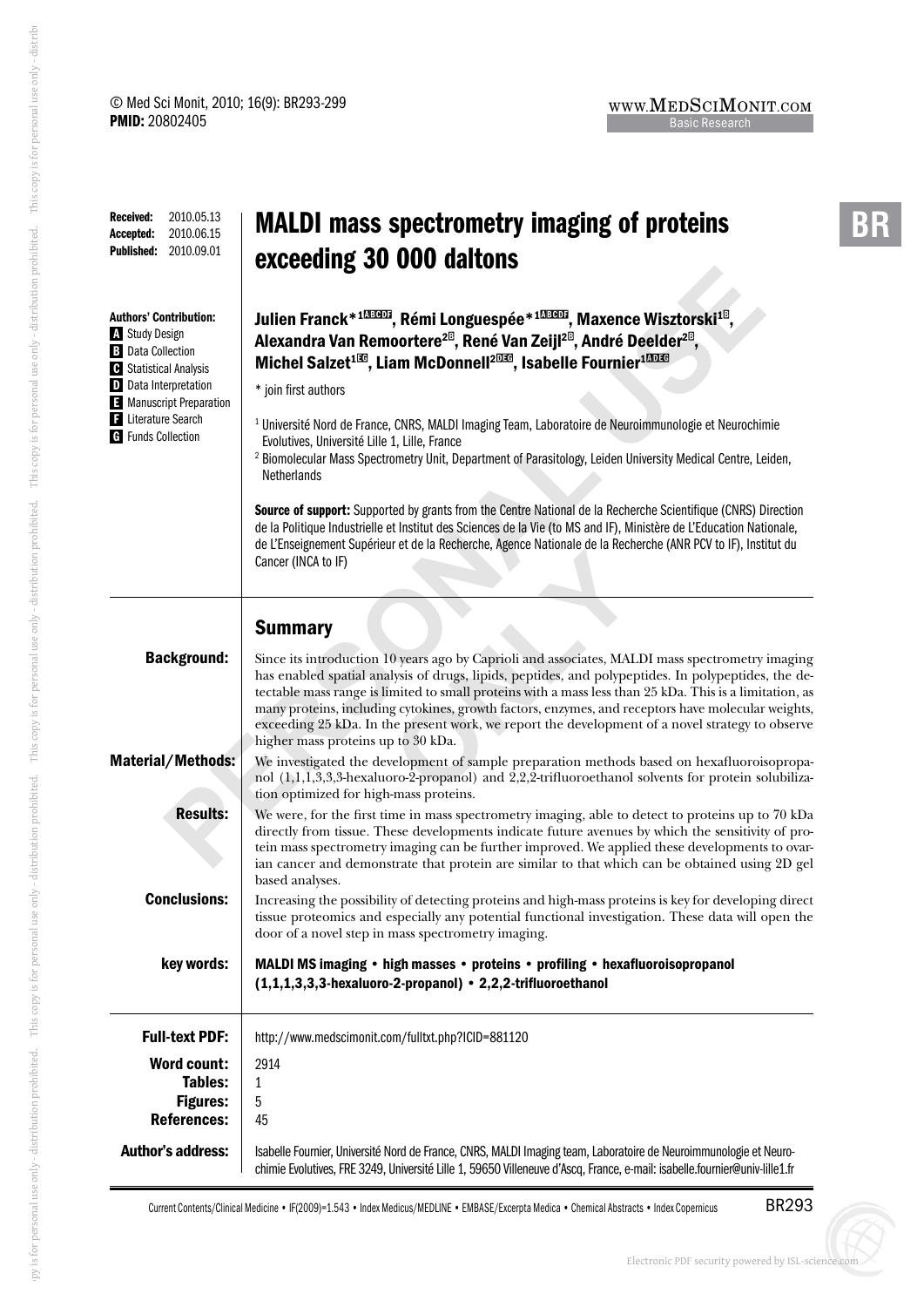# **BACKGROUND**

After 10 years of continuous development MALDI mass spectrometry imaging (MSI) has become a powerful and versatile tool for analyzing different classes of endogenous and exogenous molecules [1,2]. It has become an established technology for imaging drugs and their metabolites [3,4]; molecular images of peptides and small proteins up to 25 kDa can be routinely obtained [2,5–8]; and recently, major improvements have also been reported for imaging lipids [9–13]. However, proteins exceeding 25 kDa are not routinely detected by MALDI MSI. This represents a real methodologic limitation, as many classes of proteins with important biological activities – such as most cytokines, growth factors, enzymes, receptors, proproteins, and neuropeptide precursors – are larger than 25 kDa. Two recent articles reported sample preparation methods that enable MSI of higher mass proteins [14,15]. The first method uses extensive water washing procedures to deplete abundant soluble proteins followed by automated application of a matrix solution containing a high percentage of organic solvent. This sample preparation allowed detection of a 28-kDa integral crystalline lens membrane protein [14]. In the second approach, a matrix application protocol using Triton X-100 was shown to help detect proteins ranging from *m/z* 25 000 to 50 000 [15].

ing procedures to deplete abundant solumered by accomplication of a matrix<br>
ang a high percentage of organic solvent.<br>
ang a high percentage of organic solvent.<br>
Anterials<br>
and allowed detection of a 28-kDa in-<br>
have been These observations suggest several lines of reasoning for the lack of sensitivity for higher mass proteins, which can be exploited for the further development of sample preparation methods. The use of organic solvents or Triton X-100 suggests higher mass proteins may not be detected, because they are not efficiently solubilized in the matrix solution and consequently, are not extracted from the tissue. The detection of higher mass proteins after depletion of abundant soluble proteins suggests competition with the abundant proteins for incorporation into the matrix crystals and/or ionization in the MALDI process (suppression effects [16]) may be another reason limiting routine detection of higher mass proteins.

gner mass prote<br>bredominantly <sub>{</sub><br>high-mass pro<br>technology typi<br>mass spectromet MALDI predominantly generates singly charged protein ions, so a high-mass protein ion will be detected at high *m/z*. The technology typically used for protein MSI, a timeof-flight mass spectrometer equipped with a micro-channel plate (MCP) detector, is not well-suited to the detection of high *m/z* ions. The initial impact of an ion onto the detector releases some electrons, which are then amplified through the MCP to generate the signal. The MCP detection process is known to favor lower *m/z* ions because the ion to electron conversion efficiency is nonlinearly dependent on velocity; exhibiting a threshold velocity below which no signal is obtained, then increasing rapidly with increasing velocity before reaching a plateau in which detector response is insensitive to increasing velocity [17].

In TOF analyzers, ion velocity is inversely proportional to the square root of the *m/z* ratio. Ions of high *m/z* may not be detected within the optimum detection-efficiency plateau and thus generate less detector signal. Furthermore, MCP detectors have a finite amplification potential within any single time-of-flight scan. Lower mass ions, detected first, can saturate the detector leading to even lower detection efficiencies for higher mass ions. In typical MALDI applications in proteomics, such as peptide fingerprinting and LC-MALDI, high-mass insensitivity is rarely a problem because complex mixtures of proteins with masses above 20 000 are not analyzed. The tissue sections analyzed by MALDI MSI can result in a significant background, which is more intense in the low-mass region but continues throughout the entire mass range [18]. If detecting a wide mass range this background, as well as peptide/protein ions of lower mass, can saturate the MCP detector and further decrease the detection efficiency for higher mass protein ions.

detector and further decrease the<br>r higher mass protein ions.<br>per, we have investigated the devel<br>ation methods based on hexafluor-hexaluoro-2-propanol, HFIP) [19<br>anol (TFE) solvents for protein sc<br>or high-mass proteins. U In the present paper, we have investigated the development of sample preparation methods based on hexafluoroisopropanol (1,1,1,3,3,3-hexaluoro-2-propanol, HFIP) [19,20] and 2,2,2-trifluoroethanol (TFE) solvents for protein solubilization optimized for high-mass proteins. Using these sample preparation procedures proteins, up to 70 kDa were detected. This opens the door of protein biomarkers tracking directly from tissue without any extraction keeping their tissue localization.

# MATERIAL AND METHODS

## **Materials**

Sinapinic acid (SA), 1,1,1,3,3,3-Hexafluoro-2-propanol (HFIP), trifluoracetic acid (TFA), 2,2,2-Trifluoroethanol (TFE), ethanol (ETOH), acetone, acetonitrile (ACN), chloroform, water CHROMASOLV plus for HPLC (H2O) were purchased from Sigma-Aldrich (Saint Quentin Fallavier, France).

## **Samples**

## *Rodent brains*

Sinaphic acid (SA), 1,1,1<br>
(HFIP), trifluoracetic acid<br>
(TFE), ethanol (ETOH), ace<br>
can be ex-<br>
form, water CHROMASOLV<br>
chased from Sigma-Aldrich (<br>
4-100 sug-<br>
, because<br> **Samples**<br>
x solution<br>
ssue. The<br> **Rodent brains**<br> Adult male Wistar rats weighing 250 to 350 g and adult, male, wild-type mice weighing 30 to 50 g (animal use accreditation by the French ministry of the agriculture No. 04860) maintained under standard care were used. Animals were killed by decapitation and immediately dissected to remove the brain, which was then flash frozen in liquid nitrogen and stored at –80°C.

## *Ovarian biopsies*

Tissues, ascites, and cystic fluids were obtained with informed consent and institutional review board approval (CCPPRBM Lille: CP 05/83), from patients undergoing ovarian tumor resection at Hospital Jeanne de Flandre (Lille, France). Patient information was collected, including sex, age, treatment received before and after surgery, extent of surgery, current status (alive, alive with progressive disease, deceased, and cause of death), and survival from the time of original pathologic diagnosis. Samples were collected at the time of surgery, immediately frozen, and stored at –80°C until analysis.

#### **Tissue preparation**

#### *Animal brains and ovarian biopsies*

Thin 10- to 12-μm tissue sections were cut from frozen rat/ mouse brains and ovarian biopsies using a Leica CM1510S cryostat (Leica Microsystems, Nanterre, France) and placed

i Kdi

s for personal use only - di

buti

on prohibi

ted. Thi

s copy i

s for personal use only - di

stri buti

on prohibi

ted. Thi

s copy i

s for personal use only - di

stri buti

on prohibi

ted. Thi

s copy i

s for personal use only - di

buti

on prohibi

ted. Thi

s copy i

s for personal use only - di

stribi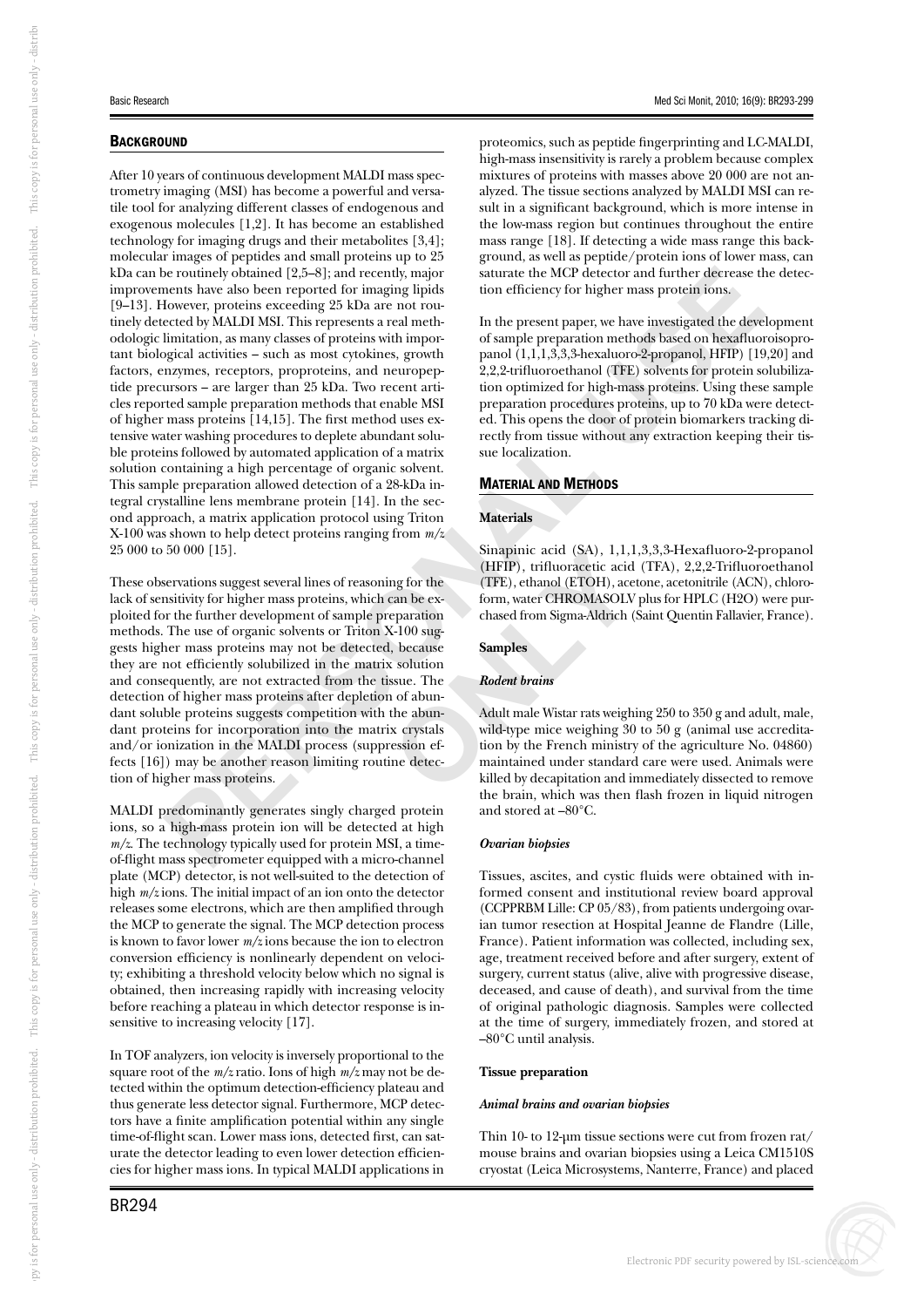onto ITO-coated conductive glass slides (Bruker Daltonics, Bremen, Germany). For ovarian biopsies, histopathologic diagnoses were performed by a pathologist, blinded to the original clinical diagnosis, from adjacent H&E-stained sections. Tissue sections were submitted to different washing steps to remove salts and abundant lipids. Each tissue section were first immersed in a bath of cold acetone [21] for 30 seconds followed by a bath of cold ETOH 95% [22] for 30 seconds, and finally immersed in chloroform (21) for 1 minute.

## **MALDI MSI and profiling**

Five mL of a solution containing 10 mg/mL of SA in AcN/aqueous TFA 0.1% (7:3,  $v/v$ ) was prepared. The solution was deposited on to the tissue using an automatic sprayer (ImagePrep, Bruker Daltonics). Molecular images were acquired on an UltraFlex II MALDI-TOF/TOF instrument (Bruker Daltonics) equipped with a Micro-Channel Plate (MCP) detector. The instrument is equipped with a Smartbeam laser and is controlled by FlexControl 3.0 (Build 158) software (Bruker Daltonics). All protein spectra were processed with FlexAnalysis 3.0 (Bruker Daltonics) using the Top Hat baseline subtraction method and 4 cycles of Gauss smoothing with a width of 2 m/z.

cctor. The instrument is equipped with a<br>
unker Daltonics). All protein spectra were<br>
lex<br>
and is controlled by FlexControl 3.0 (Build<br>
uker Daltonics). All protein spectra were<br>  $\frac{1}{2}$  of the exhausts 3.0 (Bruker Dalto Mass spectrometry imaging datasets were recorded in positive ion, linear time-of-flight mode, and averaged at 1000 laser shots for each position. Analysis of higher mass proteins required higher laser fluencies. Typically, for these experiments, the laser offset was set to 30%, laser range 20%, laser fluence 70%, and the laser focus set to medium. The images were acquired following a raster of 200 by 200 μm and reconstructed using FlexImaging 2.1 (Build 15) (Bruker Daltonics).

## **High-mass protein profiling**

mg/ inf. 3A in 1<br>
rocedure, a drc<br>
sited onto the ti<br>
OH: 0.1% TFA<br>
L SA in AcN: 0. Two sample preparation procedures were developed. In the first procedure, a micropipette was used to deposit a droplet of 10 mg/mL SA in pure HFIP followed by a droplet of 20 mg/mL SA in AcN: 0.1% TFA (7:3, v/v). In the second procedure, a droplet of TFE:  $20\%$  TFA (1:1,  $v/v$ ) was deposited onto the tissue, then a droplet of 20 mg/mL SA in ETOH:  $0.1\%$  TFA (9:1, v/v), and finally a droplet of 10 mg/mL SA in AcN: 0.1% TFA (7:3, v/v).

#### **High-mass protein MSI**

#### *Automatic spraying*

A solution of 10 mg/mL SA in TFE: 10% TFA (1:1, v: v) was first deposited on to a rat brain tissue section using 20 cycles of spraying for 1.5 seconds and drying for 30 seconds. A solution of 10 mg/mL SA in ETOH: 0.1% TFA (9:1, v/v), which was deposited after a final solution of 5 mg/mL SA in AcN:  $0.1\%$  TFA (7:3, v/v) using the same spraying method. High-mass protein analysis also was performed after imaging low mass polar proteins by removing the matrix from the tissue section with a bath of MeOH:  $H_2O(1:1, v/v)$  for 1 minute, and then applying the high-mass matrix solution.

#### *Automatic micro-spotting*

A chemical inkjet printer (CHIP-1000, Shimadzu, Kyoto, Japan) was used to sequentially deposit arrays of nl-sized



**Figure 1.** MALDI MSL of proteins obtained from a rat brain tissue section prepared by automatic spraying of the matrix solution 10 mg/ml SA in AcN: 0.1% TFA (7:3, v/v). ( **A**) Optical image of the tissue section, ( **B**) overlaid molecular images of protein ions detected at m/z 6717, 7538 and 14 123, ( **C**) molecular images of protein ions detected at m/z 6 717, 7 063, 7 538, 8 466, 14 123 and 18 407.

d in position and the diversion of the diversion of the diversion of the magnetic server that issue section. Fifteen<br>
se experiment SA in TFE: 10% TFA (1:1, v, 00%, laser tissue, followed by 10 nl of he images and the dive droplets of matrix solutions with a 300-μm pitch on to a rat brain tissue section. Fifteen nl of a solution of 10 mg/mL SA in TFE:  $10\%$  TFA (1:1, v/v) was first deposited onto the tissue, followed by 10 nl of a solution of 10 mg/mL SA in ETOH:  $0.1\%$  TFA (9:1, v/v), and finally by 15 nl of a solution of  $5 \text{ mg/mL}$  SA in AcN:  $0.1\%$  TFA  $(7:3, v/v)$ .

## RESULTS

#### **MALDI MSI of proteins**

In MALDI MS as well as in MALDI MSI, proteins are typically analyzed using SA as matrix in a polar solvent such as AcN: 0.1% TFA. Figure 1 shows protein MSI measurements from a rat brain tissue section prepared using automatic spray deposit of the matrix solution 10 mg/mL SA in AcN:  $0.1\%$  TFA (7:3, v/v). These conditions generate a thin, homogenous layer of small crystals covering the tissue section and enabling images with specific distributions to be recorded (Figures 1A,C). Such sample preparation conditions are typically for high spatial fidelity MSI of proteins in tissue; however, only a restricted number of proteins and within a restricted mass range are typically observed, with most protein signals below *m/z* 25 000.

It has been shown that washing the tissue sections with organic solvents such as chloroform [21] and ETOH [22,23] before depositing the matrix provides spectra with a higher intensity and more protein signals in the mass range up to 20 000, and that Liam images can be obtained showing the specific location of the proteins. Without the organic wash, only a few proteins could be detected (Figure 2) that have a relatively low intensity and signal/noise ratio. In contrast, spectra acquired from tissue prewashed with organic solvents from an adjacent rat brain tissue section, show a high number of intense protein signals up to *m/z* 20 000 and a few protein signals with lower intensity above 20 000 *m/z* (Figure 2). This effect has been attributed to the removal

s copy i

s for personal use only - di

stribi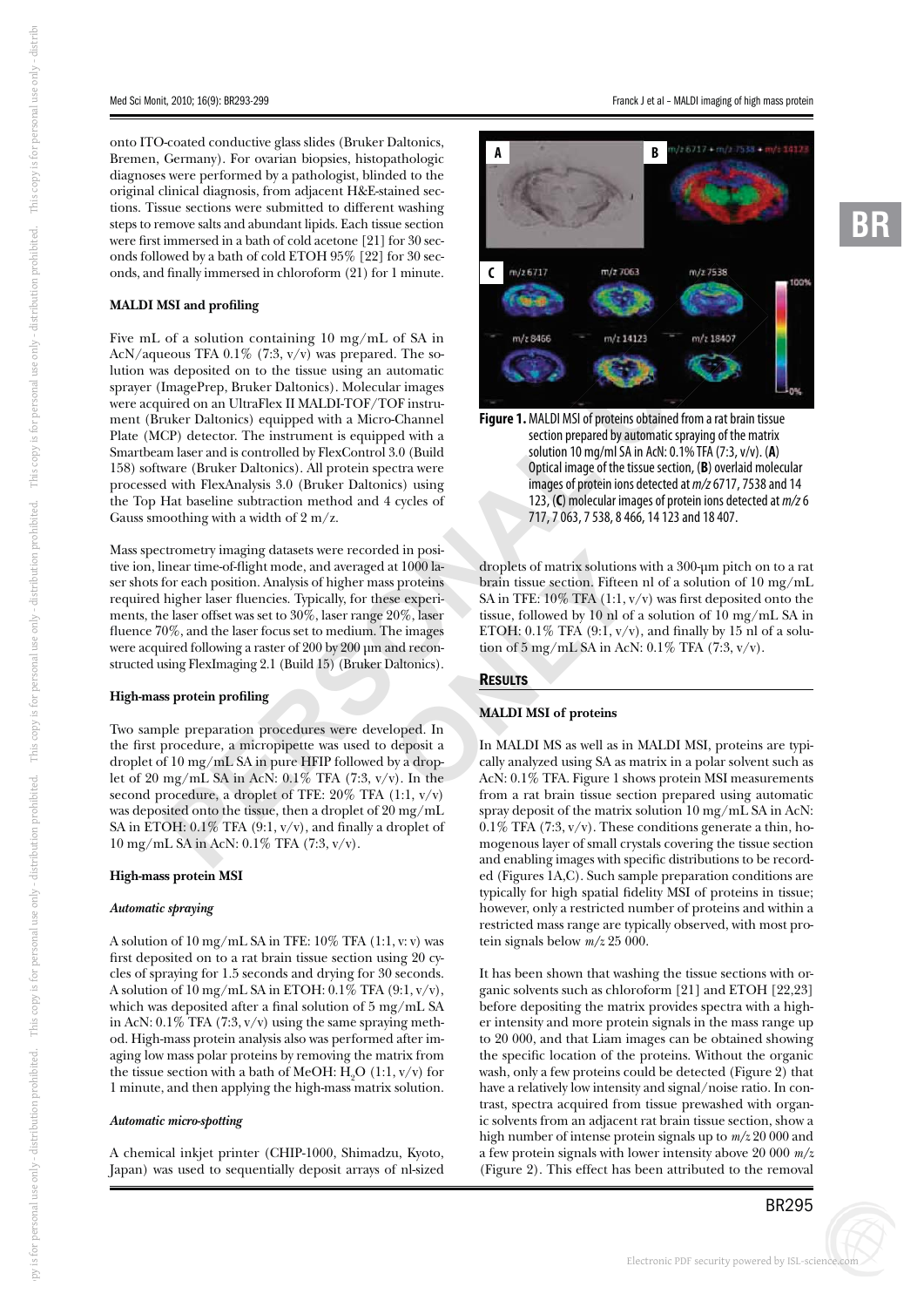

**Figure 2.** MALDI Mass spectra from rat brain tissue sections prepared by deposition of the matrix solution 10 mg/ml SA in AcN: 0.1% TFA (7:3, v/v). ( **A**) unwashed tissue, and ( **B**) tissue prewashed with successive baths of cold acetone, cold 95% EtOH, and chloroform prior to matrix deposition.

Free titler detected with very low intensity or not at all.<br> **Sample preparation for high-mass profiling**<br>
In typical tissue proteomics experiments, protein extracof salts and small organic compounds such as abundant lipids that lead to ion suppression effects [16]. Nevertheless, even with organic washes, protein signals above m/z 20 000 were either detected with very low intensity or not at all.

## **Sample preparation for high-mass profiling**

tion involves different steps to disrupt noncovalent interactions and separate the proteins from other molecules. The main interactions are noncovalent, including ionic, hydrogen bonds, and hydrophobic interactions. Hydrophobic interactions can be disrupted by using compounds or solvents that provide a competing hydrophobic environment or that disrupt protein structure (chaotropes). In polar solvents or pure water, a hydrophobic environment is created by detergents such as Triton X100 or SDS [24], and protein structures can be disrupted by chaotropes such as urea [25]. However, the high concentrations of detergents and chaotropes required for solubilization are mostly incompatible with MALDI mass spectrometry. Finally, denaturation of proteins by changing the solvent's pH has been shown to solubilize proteins with an efficiency close to that of SDS-based extraction [26]. With this background in mind, several procedures were investigated to improve protein solubilization, and thus, extraction and sensitivity.



Initial experiments involved using a micropipette to deposit a 10% TFA solution onto a rat brain tissue sections to denature the proteins. A matrix solution of 20 mg/mL SA in AcN:  $0.1\%$  TFA (7:3,  $v/v$ ) was then deposited onto the tissue. Close examination of the mass spectra obtained with this sample preparation method revealed no notable improvements. In a second study, the MSI compatible detergent octyl beta-D-glucopyranoside [27] was investigated. A solution of 10% TFA (aq.) containing 1% detergent was deposited onto rat brain tissue sections and subsequently covered with the same SA matrix solution. The mass spectra recorded using this second protocol also did not show any notable improvement compared with those obtained without any such treatment.

The matrix solution normally used to extract proteins from the tissue is based on the polar solvents AcN and 0.1% TFA (aq.). AcN is a relatively hydrophobic solvent known to solubilize many proteins of intermediate hydrophobicity. It was then investigated if the hydrophobic solvents TFE [28,29] and HFIP [30], which have been used to extract membrane proteins [31–33] and high-mass proteins [34], could aid in detecting high proteins directly from tissue.

A solution of 20% TFA: TFE  $(1:1, v/v)$  was deposited onto the tissue section to extract the proteins from the tissue. In MALDI, co-crystallization of proteins with the matrix is crucial for their analysis. As SA is not soluble in TFE, another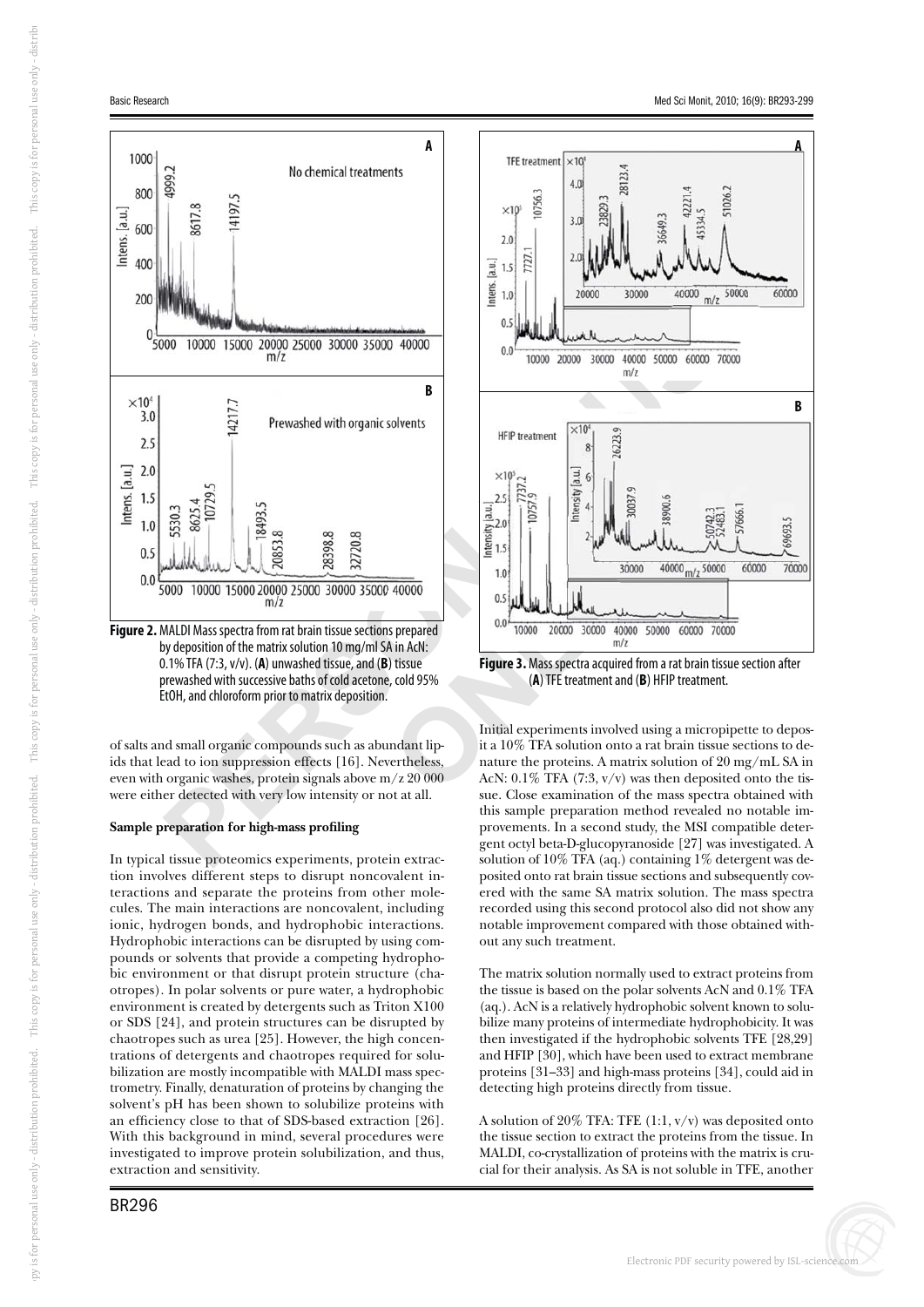

**Figure 4.** Mass spectra acquired from a rat brain tissue section after deposition of ( **A**) SA in AcN: 0.1% TFA (7:3, v/v), and after removal of the first matrix coating followed by HFIP treatment ( **B**) or TFE treatment ( **C**).

solvent was used to dissolve the matrix. After the TFE treatment, 10 μL of the solution 20 mg/mL SA in ETOH: 0.1% TFA (9:1, v/v) was deposited onto the tissue to co-crystallize the proteins with the matrix. However, this led to formation of large matrix crystals and a dramatic increase in chemical noise in the mass spectra. Recrystallization of the large matrix crystals by addition of a third solution, 20 mg/mL SA in AcN: 0.1% TFA (7:3, v/v), produced small white matrix crystals containing higher mass proteins. Mass spectra recorded from rat brain tissue sections after the



v/v), and after subsequent matrix removal and HFIP treatment ( **B**).

complete 3-step procedure contained protein signals up to *m/z* 50 000 with good S/N (Figure 3A). In comparison, spectra from an adjacent tissue section that was not prepared using the 3-step TFE procedure contained no ions above *m/z* 30 000.

The number of steps needed for denaturation, extraction, and incorporation of high-mass proteins in matrix crystals using TFE makes it quite impractical for MSI. The solvent HFIP is known for its extraction efficiency of hydrophobic proteins and was found to be an excellent solvent of the matrix SA; therefore, enabling direct co-crystallization with high-mass proteins. It was found that high-mass proteins could be detected by depositing the matrix solution 20 mg/mL SA in pure HFIP, followed by addition of the recrystallization solution 20 mg/mL SA in AcN: 0.1% TFA  $(7:3, v/v)$ . This led to detecting the higher mass proteins, up to *m/z* 70 000, with higher sensitivity and higher reproducibility than were obtained using the TFE procedure (Figure 3B).

i Kdi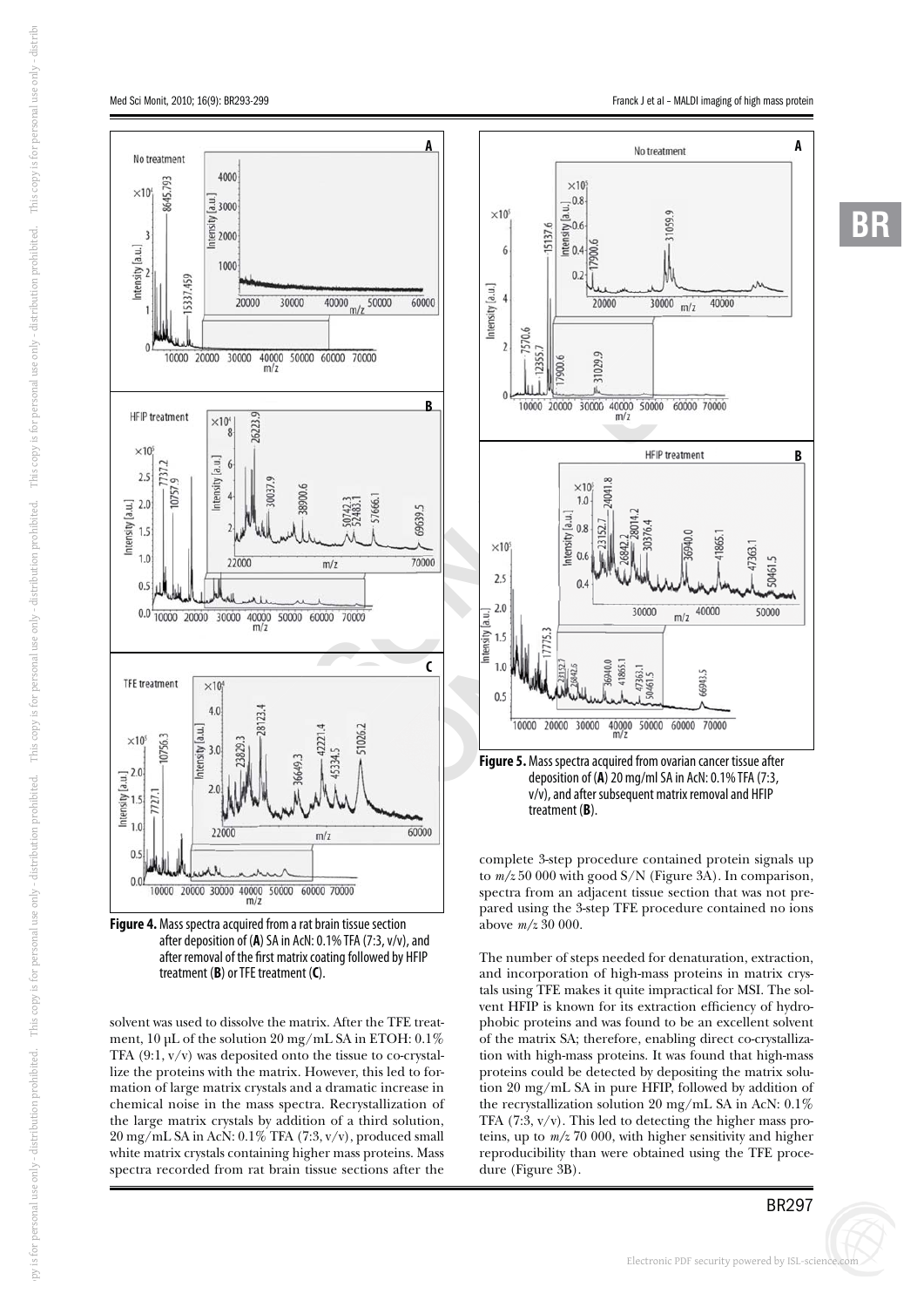**Table 1.** Molecular masses of peaks found in MALDI MSI after using the HFIP high-mass protein sample preparation that are consistent with known ovarian cancer protein biomarkers.

| <b>Protein name</b>                                                        | Molecular mass (Da) determined<br>by MALDI MSI with high-mass<br>procedure | Molecular mass (Da) protein<br>identified in ovarian cancer | <b>References</b> |
|----------------------------------------------------------------------------|----------------------------------------------------------------------------|-------------------------------------------------------------|-------------------|
| Tetranectin (CAA45860)                                                     | 17775                                                                      | 17776                                                       | $[36 - 39]$       |
| Neutrophil gelatinase-associated lipocalin<br>precursor                    | 22576                                                                      | 22571                                                       | $[40]$            |
| Plasma retinol-binding protein precursor                                   | 22986                                                                      | 22 9 90                                                     | $[41]$            |
| Metalloproteinase inhibitor 1 precursor                                    | 23 152                                                                     | 23 153                                                      | $[42]$            |
| Kallikrein 5 Precursor                                                     | 26842                                                                      | 26838                                                       | $[43]$            |
| Isoform 1 of Urokinase plasminogen activator<br>surface receptor precursor | 36 940                                                                     | 36 949                                                      | [44, 45]          |
|                                                                            |                                                                            |                                                             |                   |

Exertion proteins released using the effect treatments using hydrophobic sol-<br>
proteins released using the<br>
ecific treatments using hydrophobic sol-<br>
proteins released using the<br>
are first propared using a solution contain Figure 4 indicates that detecting high-mass proteins from tissue requires specific treatments using hydrophobic solvents. Smaller, polar proteins could be detected before high-mass protein analysis by sequential sample preparation and MSI analysis of the same tissue section. Rat brain tissue sections were first prepared using a solution containing 20 mg/mL SA in AcN: 0.1% TFA (7:3, v/v). After analyzing the tissue section, the matrix was removed by immersing the tissue in a bath of MeOH:  $H_2^0$  (1:1, v/v) for 1 minute. The tissue was then dried, and the TFE or HFIP treatment applied. The spectrum obtained after the first matrix preparation, before TFE/HFIP treatment, included only low-mass proteins up to *m/z* 20 000 (Figure 4A). After removing the first matrix layer and HFIP/TFE treatment, high-mass proteins up to *m/z* 70 000 were obtained (Figure 4B,C). This strategy offers new perspectives for protein analysis and imaging from tissue sections by allowing, for the first time, measurement of small polar proteins followed by higher mass proteins.

# **con** in pathologie<br>
our group has **Application in pathological proteomics: biomarker analysis**

Recently, our group has applied MALDI MSI for biomarker research of ovarian cancer. MALDI MSI allowed detection of different markers, including the Cter fragment of the immunoproteasome 11s  $(m/z 9744)$  as a biomarker for serious cancers [35]. We tested high-mass sample preparation procedures on ovarian cancer biopsy samples to determine if additional proteins could be detected. This was performed as a second MSI experiment to retain the lower mass polar proteins provided by the standard sample preparation procedures. 10 μl of the solution 20 mg/mL SA in AcN: 0.1% TFA (7:3, v/v) was deposited onto an ovarian cancer biopsy tissue section. As shown in Figure 5A, many small, polar proteins were detected up to *m/z* 30 000 but few were found above this mass. After removal of this matrix using a bath of MeOH:  $\text{H}_{2}$ O (1:1, v/v), the HFIP procedure was applied. Figure 5B shows the MS spectrum obtained after HFIP treatment, the number of peaks detected in the *m/z* 20 000–50 000 range has clearly increased. Some masses are in line with ones detected in classic proteomics (Table 1). Future investigations will determine if the higher mass

i Kdi

proteins released using the new sample preparation strategies include new candidate biomarker proteins.

# **DISCUSSION**

Kat brain<br>
n contain-<br>
To date, protein MSI of tiss<br>
After an-<br>
lower mass proteins. In this<br>
ed by im-<br>
ples preparation protocols lt<br>
, v/v) for<br>
from the tissue. It was democ<br>
cor HFIP<br>
bic solvents HFIP and TFE e<br>
r t To date, protein MSI of tissue sections has been limited to lower mass proteins. In this study, we developed new samples preparation protocols by improving protein extraction from the tissue. It was demonstrated that highly hydrophobic solvents HFIP and TFE enabled high-mass proteins to be detected, even without the high-mass detector. These treatments led to detection of proteins up to *m/z* 70000. Highmass procedures can be implemented after a regular MSI experiment of small, polar proteins to increase the number of proteins detected and to expand the mass range of proteins included in the analysis. This was performed with rat brain tissue and with ovarian cancer biopsy tissue, and demonstrated that small, polar proteins (first MSI experiment) and higher mass proteins (second MSI experiment) can be sequentially analyzed in a single tissue. The higher mass proteins made available by these strategies increase the possibility of detecting new candidate biomarkers.

# **CONCLUSIONS**

Targeted chemical treatments are needed to improve protein extraction from tissue and to incorporate them into the matrix crystals. Future work will concentrate on improving protein sensitivity and translating these sensitivities to MSI, in which the need to minimize protein delocalization can reduce protein extraction efficiency.

# REFERENCES:

- 1. McDonnell LA, Heeren RM: Imaging mass spectrometry. Mass Spectrom Rev, 2007; 26: 606–43
- 2. Fournier I., Wisztorski M, Salzet M: Tissue imaging using MALDI-MS: a new frontier of histopathology proteomics. Expert Rev Proteomics, 2008; 5: 413–24
- 3. Reyzer ML, Caprioli RM: MALDI-MS-based imaging of small molecules and proteins in tissues. Curr Opin Chem Biol, 2007; 11: 29–35
- 4. Rubakhin SS, Jurchen JC, Monroe EB, Sweedler JV: Imaging mass spectrometry: fundamentals and applications to drug discovery. Drug Discov Today, 2005; 10: 823–37